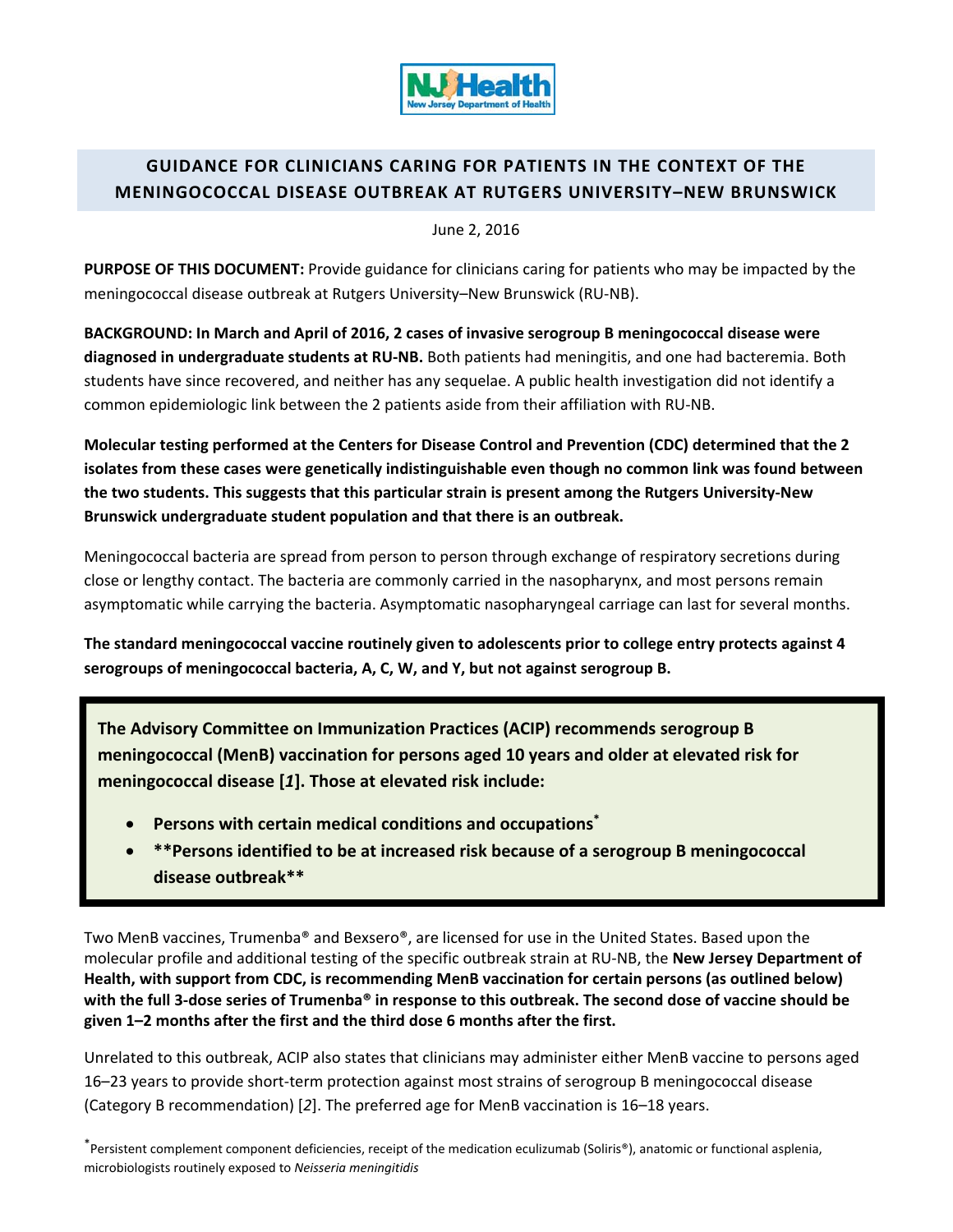

# **GUIDANCE FOR ASYMPTOMATIC PERSONS:**

**Vaccination is the most important clinical intervention for preventing disease in increased‐risk populations.**

**The campus populations at increased risk for developing invasive meningococcal disease and who are recommended to receive Trumenba® in response to this outbreak include:**

- **a. Undergraduate students at RU‐NB**
- **b. Graduate students at RU‐NB living in undergraduate dormitories**
- **c. Persons at RU‐NB with certain medical conditions or occupations\***
- **1. Trumenba® is recommended for the populations listed above to be administered as follows:**
	- a. Dose 1: 0 months
	- b. Dose 2: 1–2 months after Dose 1
	- c. Dose 3: 6 months after Dose 1

### **2. Important points about vaccination:**

- a. Trumenba<sup>®</sup> can be given at the same time as the MenACWY vaccine or any other vaccine.
- b. The two-dose Trumenba® vaccine schedule is not recommended in response to this outbreak.
- c. Bexsero® is also a licensed MenB vaccine. **However, based upon the molecular profile and additional testing of the particular strain currently circulating at RU‐NB, the best protection is expected with the full 3‐dose series of Trumenba®.**
- **3. Persons for whom MenB vaccination is not recommended in response to this outbreak:**
	- a. Graduate students not living in undergraduate dormitories, faculty, and staff at RU‐NB who do not have high-risk medical conditions or occupations\*
	- b. Persons not affiliated with the RU‐NB campus. Students at other Rutgers campuses are not recommended for MenB vaccination in response to this outbreak.
- **4. Mass antimicrobial chemoprophylaxis of asymptomatic persons is not usually recommended for meningococcal outbreak control. However, asymptomatic close contacts of suspected or confirmed meningococcal disease cases should receive antimicrobial chemoprophylaxis.**
- **5.** Unrelated to this outbreak, for any person aged 16–23 years, vaccination against serogroup B meningococcal disease can be considered, as per the Category B recommendation by ACIP [*2*].
- **6.** Screening for nasopharyngeal carriage of meningococcal bacteria in asymptomatic persons is not recommended.